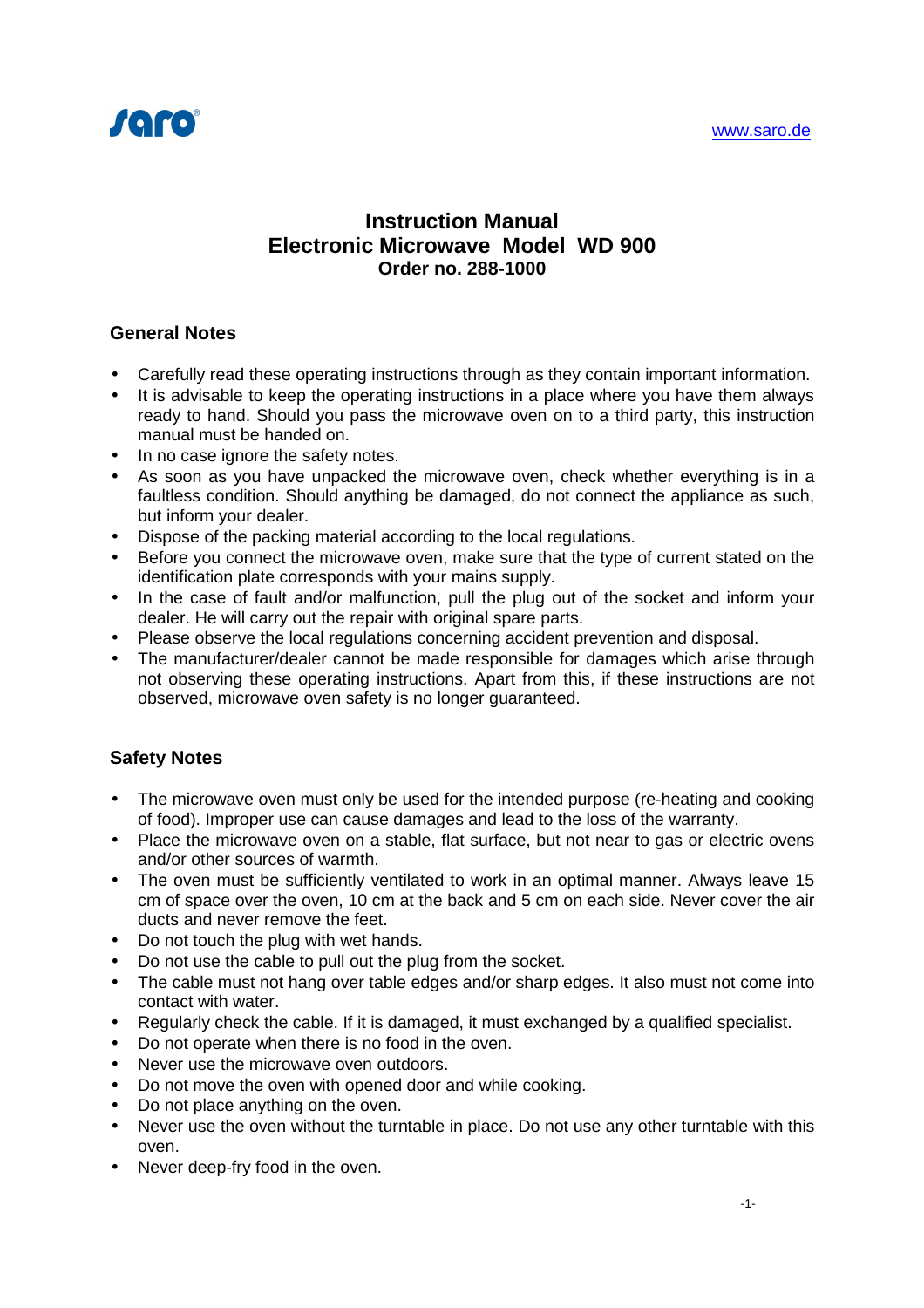

# **IGHTO** Instruction Manual for microwave oven model WD 900

#### **Continuation "Safety Notes"**

- When boiling water or other liquids, be sure to use wide mouthed containers. This will allow air bubbles to escape freely.
- Do not place sealed or closed bottles or cans in the oven.
- Always make sure that closed containers, such as jars of baby food, are opened and plastic pouches of vegetables are pierced before cooking. Tightly closed containers could explode.
- The contents of feeding bottles and baby food jars shall be stirred or shaken and the temperature checked before consumption, in order to avoid burns.
- Prick food having a thick skin such as potatoes, tomatoes, apples etc. before putting them in the oven.
- Remove the metal ties from the paper or plastic bags before placing them in the oven.
- Eggs can not be boiled in microwave ovens.
- If smoke is observed, keep the oven door closed to suffocate the flame, and switch off and disconnect the oven from the power supply.
- Do not leave the microwave oven unattended while it is in use. It is only under adults direction that children should use the oven.
- Do not use dishes with metal for instance, metal pots, opened tins and dishes with gold or silver decorations.
- Use only suitable cookware and utensils.
- Do not dry wet clothes, newspapers or other similar stuff in the microwave oven.
- Never use the microwave oven for storage purposes. Never leave paper, kitchen utensils or food inside the oven when it is not in use.
- Never change the power supply lead, carry out maintenance, repairs or operations involving the dismantling of a cover constituting protection against microwave energy. These manipulations can turn out to be very hazardous and must absolutely be carried out by a qualified person to avoid any danger.
- The microwave oven should be cleaned regularly.
- Before each cleaning, the oven has to be switched off and the plug has to be pulled out of the socket.
- Avoid using sprays or corrosive cleaners, this would cause staining, scratching or tarnishing the inside of your oven.
- Water or food should not be allowed to seep into the ventilation openings. If it happens, pull the plug from the socket and call your dealer.

#### **The microwave oven has 9 power levels:**

|                 | <b>Power</b> | <b>Power</b>     |                                        |
|-----------------|--------------|------------------|----------------------------------------|
|                 | Grill in %   | <b>Microwave</b> | Application                            |
| 1.) HIGH        |              | 100 %            | <b>Rapid heating</b>                   |
| 2.) MEDIUM HIGH |              | 81 %             | <b>Cooking meat, for example</b>       |
| 3.) MEDIUM      |              | 58 %             | <b>Continued cooking</b>               |
| 4.) DEFROST     |              | 36 %             | <b>Defrosting frozen food</b>          |
| 5.) LOW         |              | 18 %             | Melting cheese, etc.                   |
| 6.) GRILL       | 100 %        |                  | Grilling and baking in cheese          |
| 7.) COMBI 1     | <b>70 %</b>  | 30%              | <b>Defrosting and browning lightly</b> |
| 8.) COMBI 2     | <b>51 %</b>  | 49 %             | <b>Cooking and browning</b>            |
| 9.) COMBI 3     | 33%          | 67 %             | <b>Boiling and grilling</b>            |
|                 |              |                  |                                        |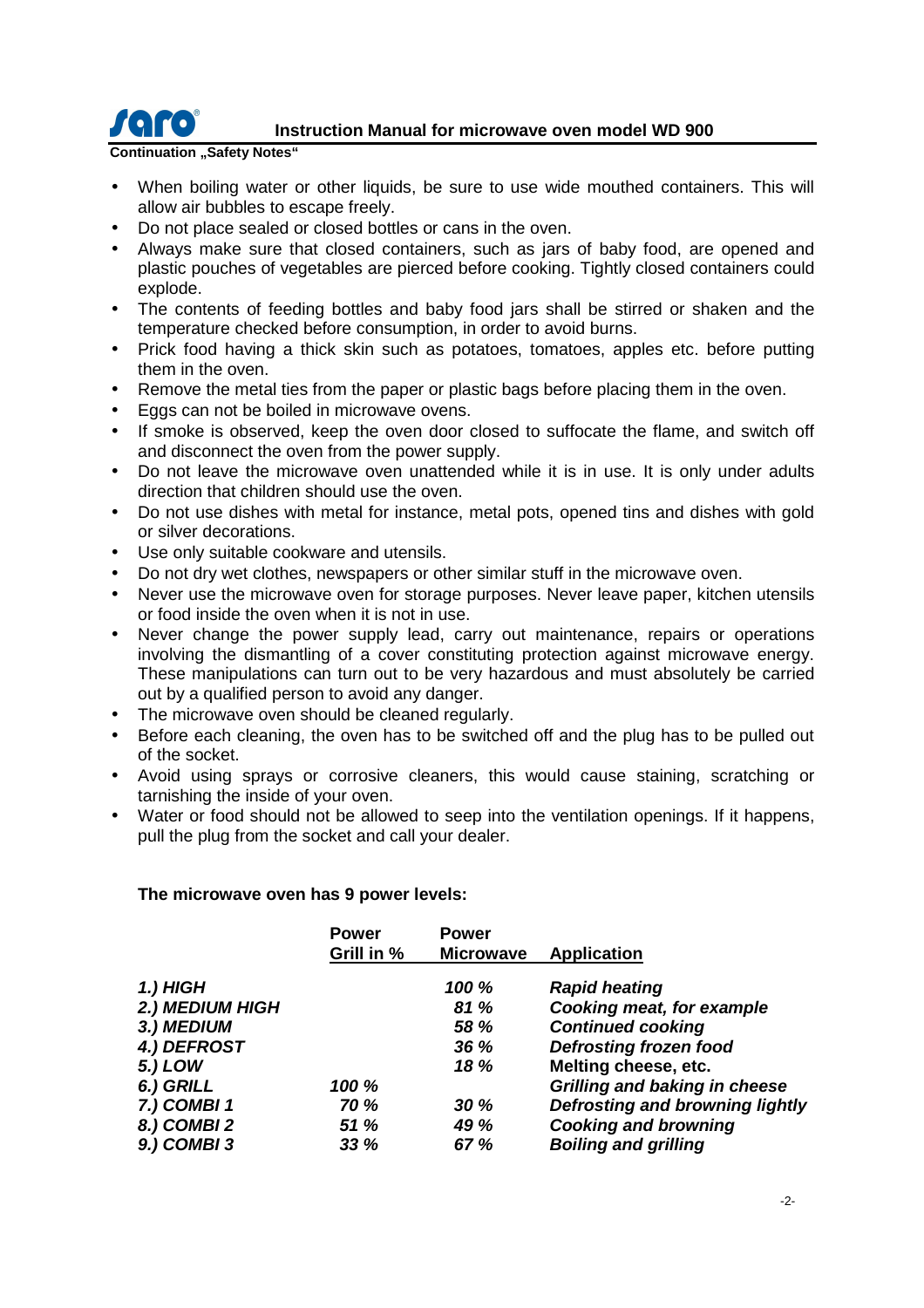

# **IGFO** Instruction Manual for microwave oven model WD 900

#### **GRILL**

• With the knob turning clockwise passing the highest microwave power level, the oven comes to the grill cooking function which is particularly useful for thin slices of meat, steaks, chops, kebabs, sausages or pieces of chicken. It also suitable for cooking hot sandwiches and au grain dishes.

#### **COMBINATION COOKING**

• By its name, this cooking operation combines microwave power with that of grill cooking. The operation is categorized into three levels with different combination power settings as you can see from the following table. These are particularly suitable for certain foods and culinary operations. As well as for keeping the much desired crispness of certain foods.

## **Operating Instructions**

- Before using for the first time remove the protective film completely from the microwave oven and clean carefully the chamber and the surface with a damp cloth. Wipe off and dry everything. Attention: Water should not be allowed to seep into the ventilation openings.
- Examine the oven for any damage such as dents, broken door latches or cracks in the door. Do not operate if unit is damaged. Call your dealer.
- Plug the power plug into a suitable outlet.
- Place the food on the turntable. Do not start the oven without glass turntable and roller ring. Any other replacements or different types of turntables or roller rings are not allowed to be used. Turntable and roller ring should be presented together.
- Select with the toggle the desired stage.
- Shut the door.
- Set the timer on the correct cooking time.
- If the cooking time is less than 5 minutes, first turn the timer clockwise past the 5 minutes mark and then turn it back to the desired time.
- The microwave starts cooking.
- Note: If you want to cancel the program which you have input you can directly open the door. When the door is open all circuit shut down and door latch system works automatically to stop radiating microwave. Do not forgot to position "Timer" knob to "Zero" before closing the door.

The cooking bowls can become very warm by the transfer of heat. Use insulated gloves to handle them.

#### **How to defrost**

- 1. For frozen meat or fish, before defrosting it by oven, unpack it and put it into a utensil. In order to get much better defrosting effect, you can cut the meat into small cubes of about 5 cm, and place them in order before defrosting.
- 2. The fine end parts of chicken legs, fish heads and tails should be packed by aluminium foil before defrosting.
- 3. To defrost crisp food such as pies, cream and biscuits, just put them in the oven for a short time, and then leave them in ambient temperature to let them unfreezing itself.
- 4. After defrosting by oven, leave the meat for a certain time before cooking, because it takes a little time to defrost its inside part.

Attention: The defrosted food should be served soon and it is not good to refreeze it.